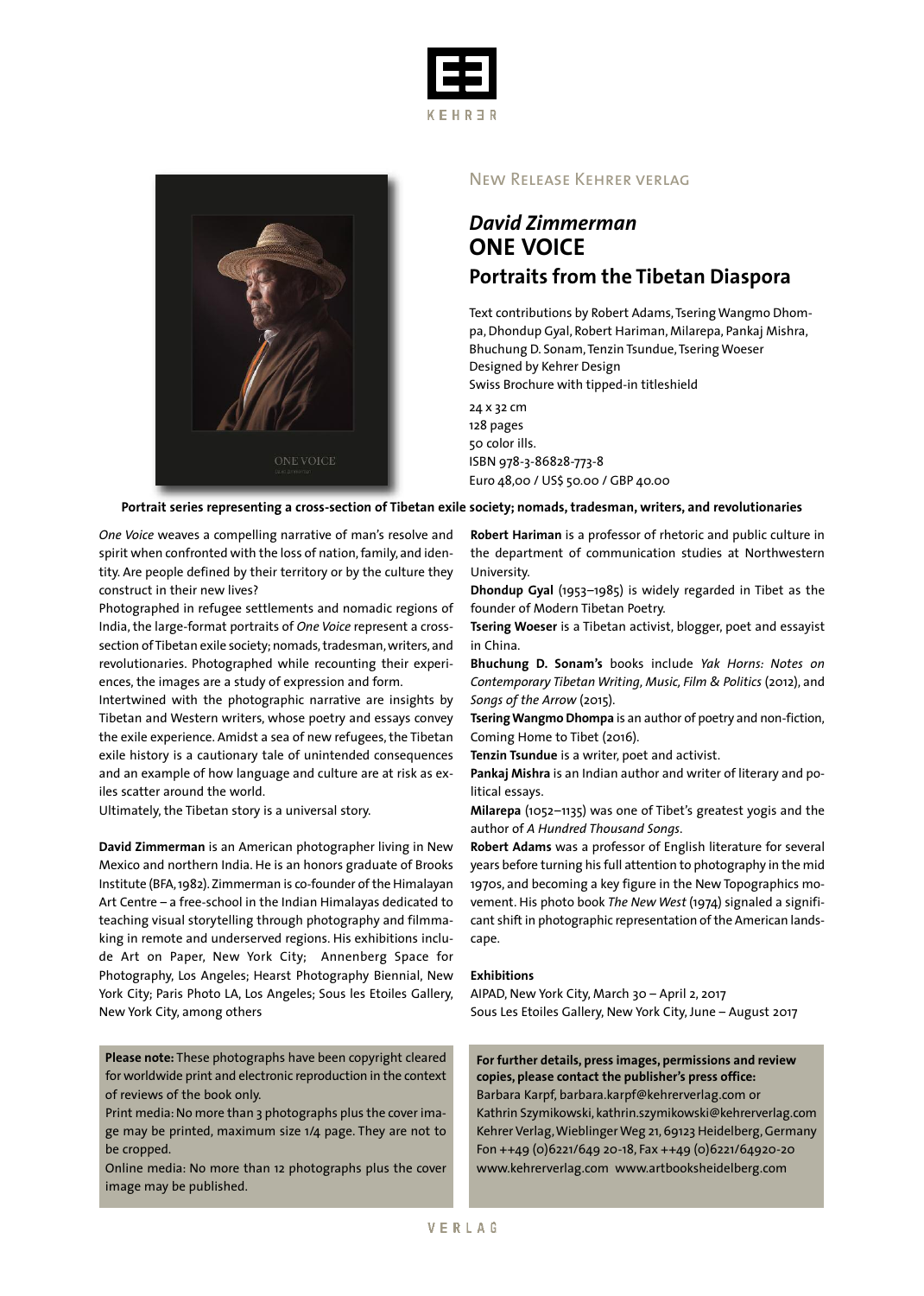

# **Press images**



1. Tashi Namgyal © David Zimmerman



3. Lhakyi © David Zimmerman



5. Tenzin Kalzom © David Zimmerman



2. Sonam Lhamo © David Zimmerman



4. Tenzin Dhadol © David Zimmerman



6. Nyiki Dolma © David Zimmerman